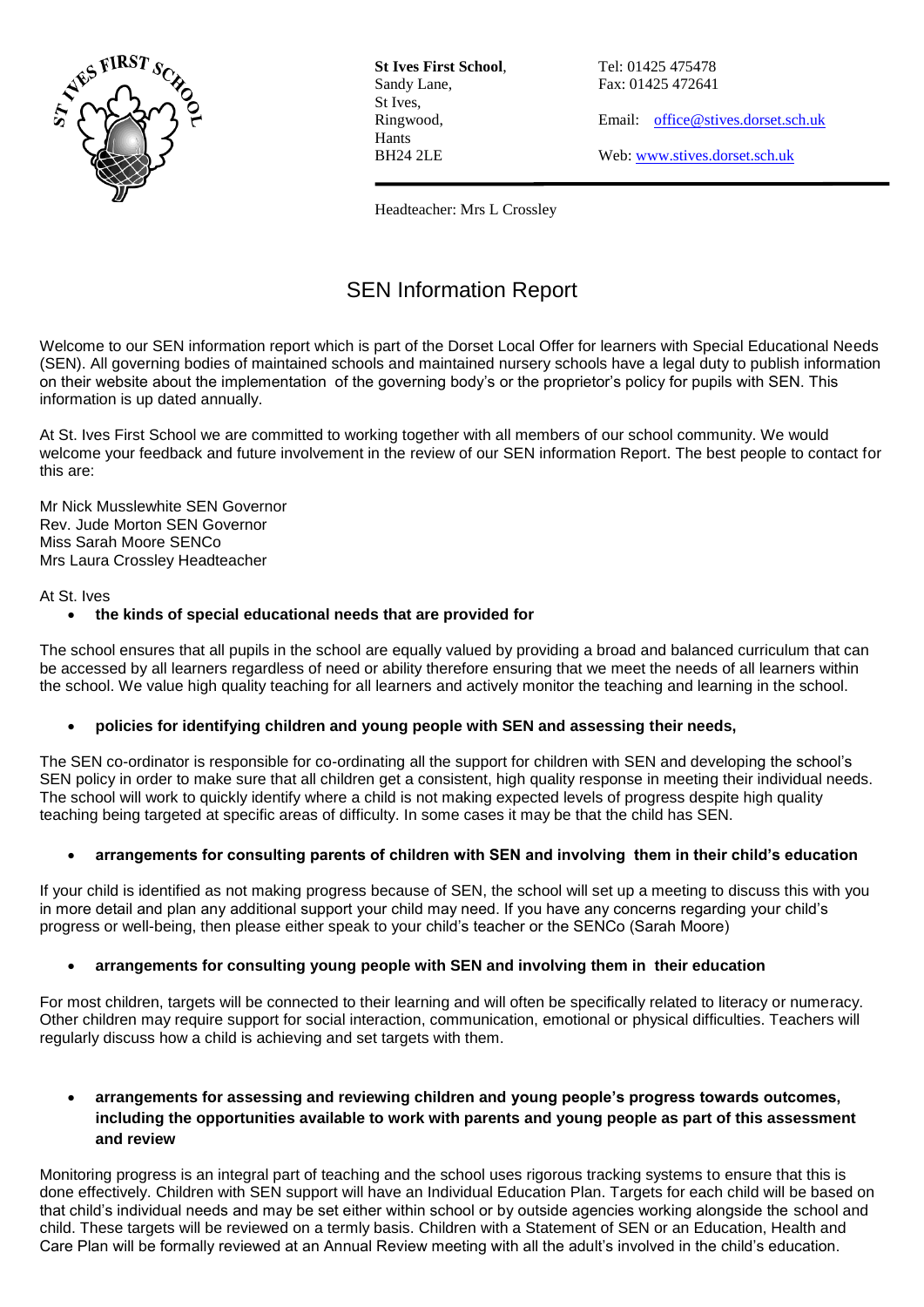**arrangements for supporting children and young people in moving between phases of education and in preparing for adulthood. As young people prepare for adulthood outcomes should reflect their ambitions, which could include higher education, employment, independent living and participation in society** 

Planning for transition is a part of our provision for all learners. The school works closely with children, families and other schools and pre-schools to ensure that this is as easy as possible for your child and treats every case on an individual basis. For children beginning in Reception there is a range of taster sessions where both you and your child is invited into school to spend time getting to know us. We also offer home visits for those children who start with us at the beginning of the Reception Year. When moving classes within the school we ensure that information is passed onto the receiving teacher before the start of the new school year. For those children changing schools or moving onto our middle schools, we work together to ensure that they are aware of your child's needs and ways in which they can be supported and visits to the new school can be arranged if appropriate.

## **the approach to teaching children and young people with SEN**

At St. Ives First School we value high quality teaching for all learners and actively monitor teaching and learning within the school. We believe in an inclusive curriculum and every teacher is required to adapt the curriculum to ensure access to learning for all children in their class. They use a variety of strategies to achieve this, such as using visual timetables, positive behaviour reward systems, small group intervention programmes, ICT etc. Where a child has been identified as having SEN, they are entitled to support that is 'additional or different from' a normal differentiated curriculum. The support that is offered will be dependent on the individual learning needs of the child. This support is described on a provision map which outlines what is available for children across the year groups.

# **how adaptations are made to the curriculum and the learning environment of children and young people with SEN**

The school is accessible to children with a physical disability. We also ensure that equipment used is accessible to all children regardless of need. Where necessary the school will seek out advice from specialist services in order to ensure that they are adapting the curriculum/learning environment for the needs of individual children.

# **the expertise and training of staff to support children and young people with SEN, including how specialist expertise will be secured**

The school actively seeks out appropriate training and support to enable all staff to improve the teaching and learning of all pupils, including those with SEN. This will include whole school training on SEN issues or individual training for a more specific need.

## **evaluating the effectiveness of the provision made for children and young people with SEN**

The children's progress is continually monitored by the class teacher and the leadership team. Regular reviews will take place to make sure that the support the children are being offered is having the intended impact. Should this not be the case, consideration will be given to adapting the frequency and/or intensity. Termly reviews will involve the children, parent/carers and the teachers, and a record kept of agreed actions. Where difficulties persist despite interventions, the school may request support and advice from other professionals, with the parent's consent.

# **how children and young people with SEN are enabled to engage in activities available with children and young people in the school who do not have SEN**

At St. Ives First School we believe that all learners are entitled to the same access to extra-curricular activities, and are committed to making reasonable adjustments to ensure participation for all.

 **support for improving emotional and social development. This should include extra pastoral support arrangements for listening to the views of children and young people with SEN and measures to prevent bullying** 

We recognise that some children have extra emotional and social needs that need to be developed and nurtured and that often these needs manifest themselves through behaviour difficulties, anxiousness, being uncommunicative etc. All classes follow a structured PHSE (Personal, Social, Health and Emotional) curriculum to support this. In addition to this we also offer an in-school nurture group, a 'listening ear' and extra lunchtime/playtime support for those children who may need this. If your child still needs extra support in this area then the SENCo will seek help from other professionals, with your permission.

 **how the school involves other bodies, including health and social care bodies, local authority support services and voluntary sector organisations, in meeting children and young people's SEN and supporting their families**